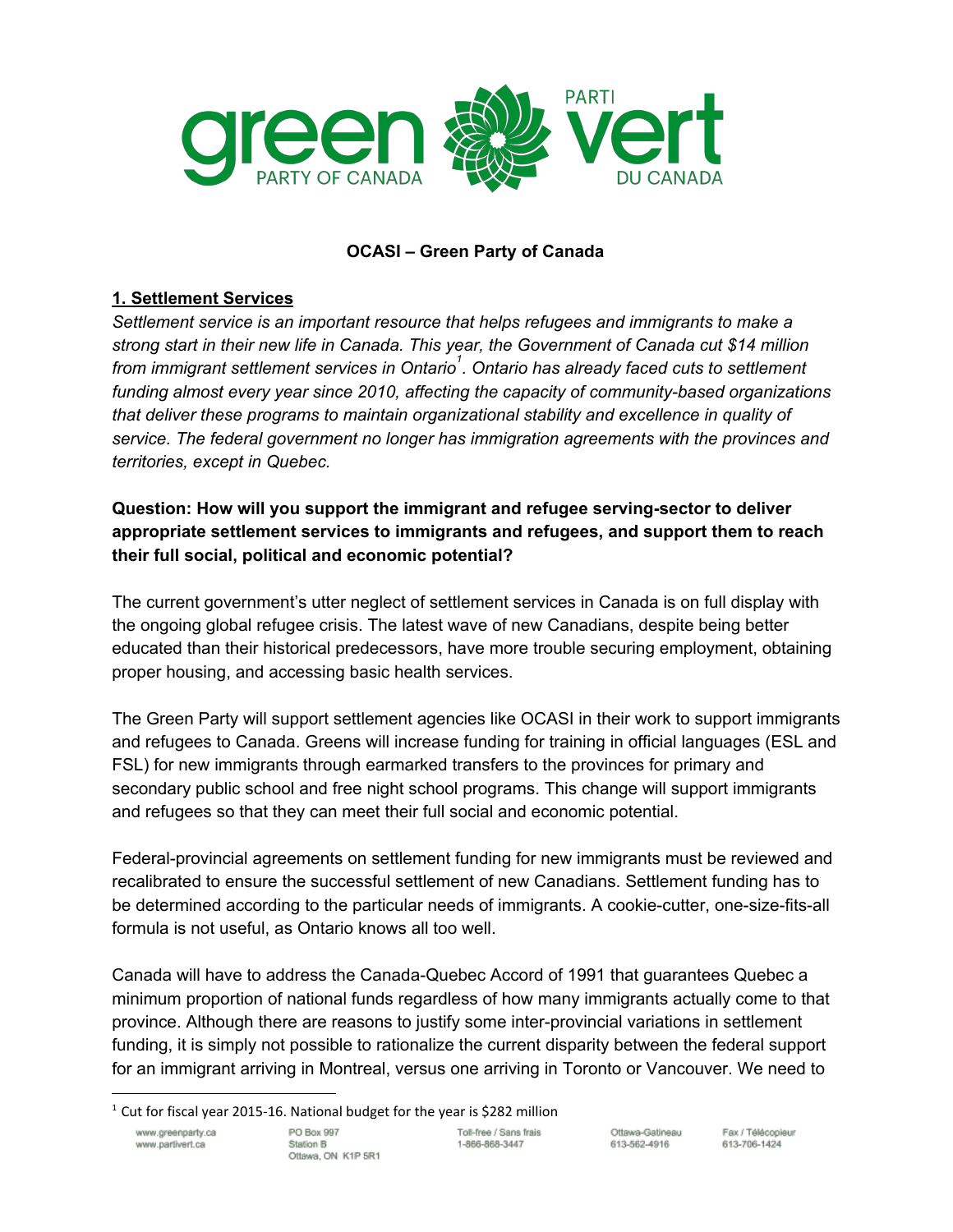address this anomaly in order to establish equitable and effective settlement funding across the country.

Greens are also the only party advocating a bold new vision for how our Confederation can work, together. To facilitate federal leadership in settlement services, a Council of Canadian Governments – representing the provinces, territories, Indigenous governments and municipalities – would meet to draft a comprehensive strategy. Sharing best practices and advocating for inter-jurisdictional solutions is the only way to guarantee refugees and immigrants are appropriately supported.

#### **2. Employment**

*There is extensive research documenting the chronic underemployment of skilled immigrants in Canada, as well as research to show the strong correlation between racialization and the growing wage gap in the labour market . Recent (past ten years) immigrants at all skill levels 2 (internationally and locally trained professionals, tradespeople, lowerskilled dependents) are facing higher levels of un/underemployment compared to earlier cohorts, and compared to those born in Canada. For many, re-training, re-qualifying and licensing in Canada have not resulted in a significant change in job or wage prospects, and discrimination continues to be a significant barrier – particularly for racialized immigrants and refugees. This represents a significant missed opportunity for our economy and tremendous personal cost to the affected individuals and their communities.*

# **Question: What will you do to improve the employment prospects, and pay parity for immigrants at all skill levels?**

Employment disparities between new Canadians and the rest of the country run counter to the Canadian vision of a multicultural and equitable society. There is a huge mismatch between the skills of new Canadians and their actual employment. Many immigrants with university degrees now work in chronically low-income jobs. For many, there is a real sense of exclusion within a society that fails to give them equal opportunity in practice. The federal government must act to support improved employment prospects for new Canadians before this gap gets even wider.

We must establish, once and for all, expeditious certification mechanisms to recognize foreign credentials and work experience. It is unthinkable that we still have no viable procedures for their efficient verification and recognition. Establishing a more effective process for recognizing foreign credentials, requires more than long-overdue adjustments to immigration procedures. It also requires reciprocal recognition of credentials and work experience within Canada. The federal government must finally remove the myriad barriers to the mobility of people and businesses across provincial borders. This will facilitate the preclearing of foreign credentials

<sup>&</sup>lt;sup>2</sup> Block, Sheila and Galabuzi, Grace-Edward. Canada's colour coded labour market: The gap for racialized workers. 2011. Canadian Centre for Policy Alternatives and Wellesley Institute.





Toll Free / Sans-frais:<br>1-866-868-3447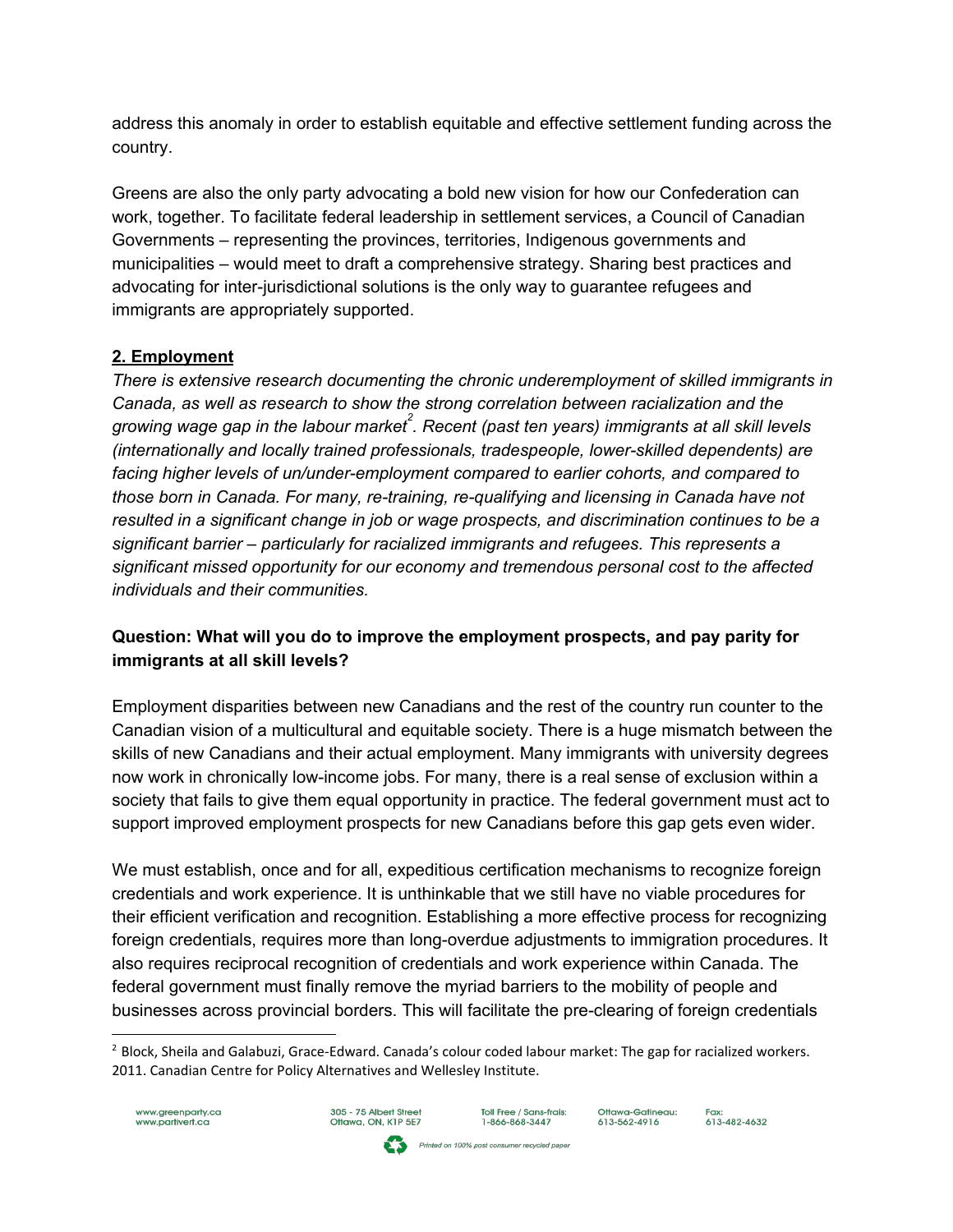and work experience and, most importantly, it will benefit all Canadians immeasurably and strengthen our economy.

Greens will also enforce the Employment Equity Act to ensure that racialized immigrants and refugees have equal opportunity for adequate pay, long-term employment and advancement in our society.

# **3. Citizenship**

*Only 26 per cent of permanent residents who settled in Canada in 2008 acquired Canadian citizenship, compared with 44 per cent for immigrant who arrived in 2007 and 79 percent for those who arrived in 2000. These are the findings of research on citizenship acquisition released earlier this year . Access to citizenship has become more restricted, and naturalized 3 citizens and those with dual citizenship are treated differently under the law.*

# **Question: How will you ensure access to citizenship and exercise of citizenship is equitable?**

The research clearly demonstrates that access to citizenship is rapidly becoming an unrealizable pursuit for many immigrants to Canada. Our immigration and refugee protection system is not prepared for 21st-century realities or challenges. A system with more than 50 entry streams that by 2010 had produced a backlog of one million applications - many of which languished in the queue for up to five or six years - is a dysfunctional nightmare at best. It is an embarrassment to a country like Canada that increasingly depends on interconnectedness with the rest of the world.

Immigration is first and foremost about citizenship. The Green Party is the only federal party to have concluded that the Temporary Foreign Worker Program (TFWP) is irredeemably flawed and must be scrapped. Weak mechanisms for assessing labour shortages have allowed the TFWP to undermine wage and labour standards. At the same time, the program exploits foreign workers.

Any reforms to Canada's immigration system must strengthen our social fabric and be consistent with our fundamental values of the rule of law, equality, and fairness. The Green Party will initiate a comprehensive overhaul of Canada's immigration and refugee protection system. Our reforms will ensure an efficient and predictable path to citizenship for all immigrants and their families. In addition to the policies discussed in depth here, we will establish pathways to citizenship for temporary foreign workers and the families of new Canadians. Greens will work with municipalities and provinces to improve the integration of new Canadians. We will also

Printed on 100% post consumer recycled paper



Toll Free / Sans-frais:<br>1-866-868-3447

<sup>&</sup>lt;sup>3</sup> Griffith, Andrew. Multiculturalism in Canada: Evidence and anecdote. Metropolis Conference presentation. 2015.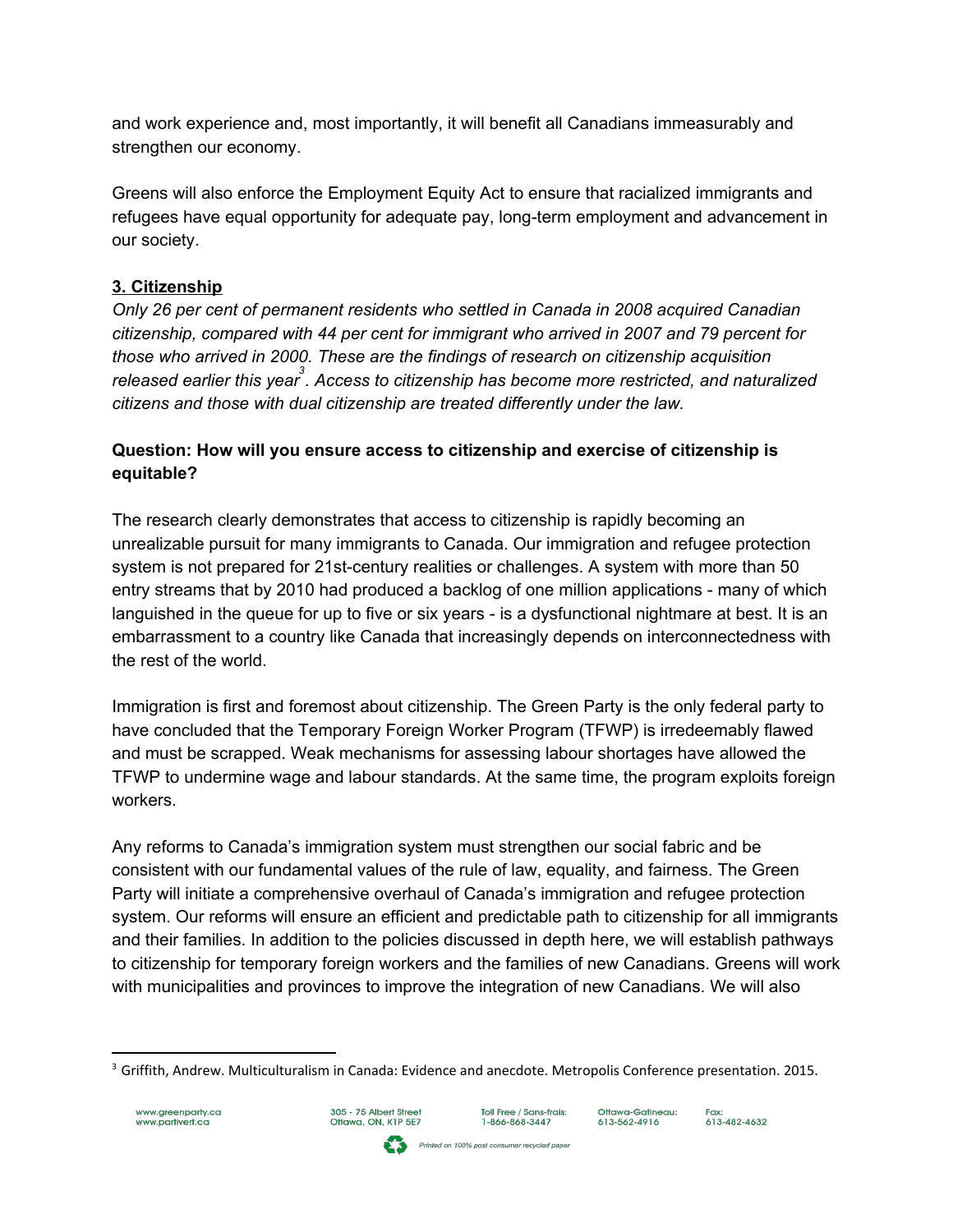repeal Bill C24 which allows the minister of citizenship to revoke citizenship. Citizenship is a category that cannot have classes.

#### **4. Refugee sponsorship**

*59.5 million people worldwide were forcibly displaced as a result of war and persecution by the end of 2014 according to the UNHCR the highest level ever recorded. A year earlier the 4 number was 51.2 million. Canada's Government Assisted Refugees program numbers have fallen by almost 22% in the ten years since 2004, and by 24% for all refugee programs . 5*

# **Question: What will you do to increase the number of Government Assisted Refugees (GARs) over and above the current numbers, and to welcome more refugees to Canada through all the programs?**

We are facing a global refugee crisis, as violent conflict, environmental factors, and political oppression serves to displace unprecedented numbers of people. At the same time, Canada is taking in fewer and fewer refugees. Those that do gain access face excessive delays and barriers to entry.

Some of the federal government's refugee protection changes, including tightening up certain administrative timelines, are headed in the right direction. However, the Harper Conservatives have proceeded with these and other measures based on the false belief that fraudulent refugee claimants are gaining access to Canada through improper channels. Certainly, with the regular immigration stream backlogged to an extraordinary degree in recent years, a small number of refugee claimants could be considered to be so-called "gueue-jumpers." Yet truly unfounded refugee claims are made by only a tiny fraction of the refugees who arrive. Surely we can do better job of addressing this minor issue, without punishing the vast majority of law-abiding refugee claimants.

Instead of making the necessary reforms to improve our system, the government has arbitrarily identified so-called "safe countries" from which refugee claims cannot be made. It has also unduly limited legitimate appeals of rejected claims. To make matters worse, new rules severely restrict the subsequent consideration of the humanitarian and compassionate reasons justifying Canada's protection of individuals who have failed to satisfy the very strict international definition of a refugee.

There are important reasons to retain the subsequent humane and compassionate determination. Ultimately, the most efficient and fairest approach would be to combine the two matters into one, with the same decision-maker determining a claimant's eligibility as a refugee

Printed on 100% post consumer recycled paper

 $5$  Facts and Figures 2013 — Immigration overview: Permanent residents. Citizenship and Immigration Canada. December 2014. <http://www.cic.gc.ca/english/resources/statistics/facts2013/index.asp>





<sup>&</sup>lt;sup>4</sup> Global Trends Report 2014: World at War. UNHCR. June 18, 2015. <http://www.unhcr.org/558193896.html>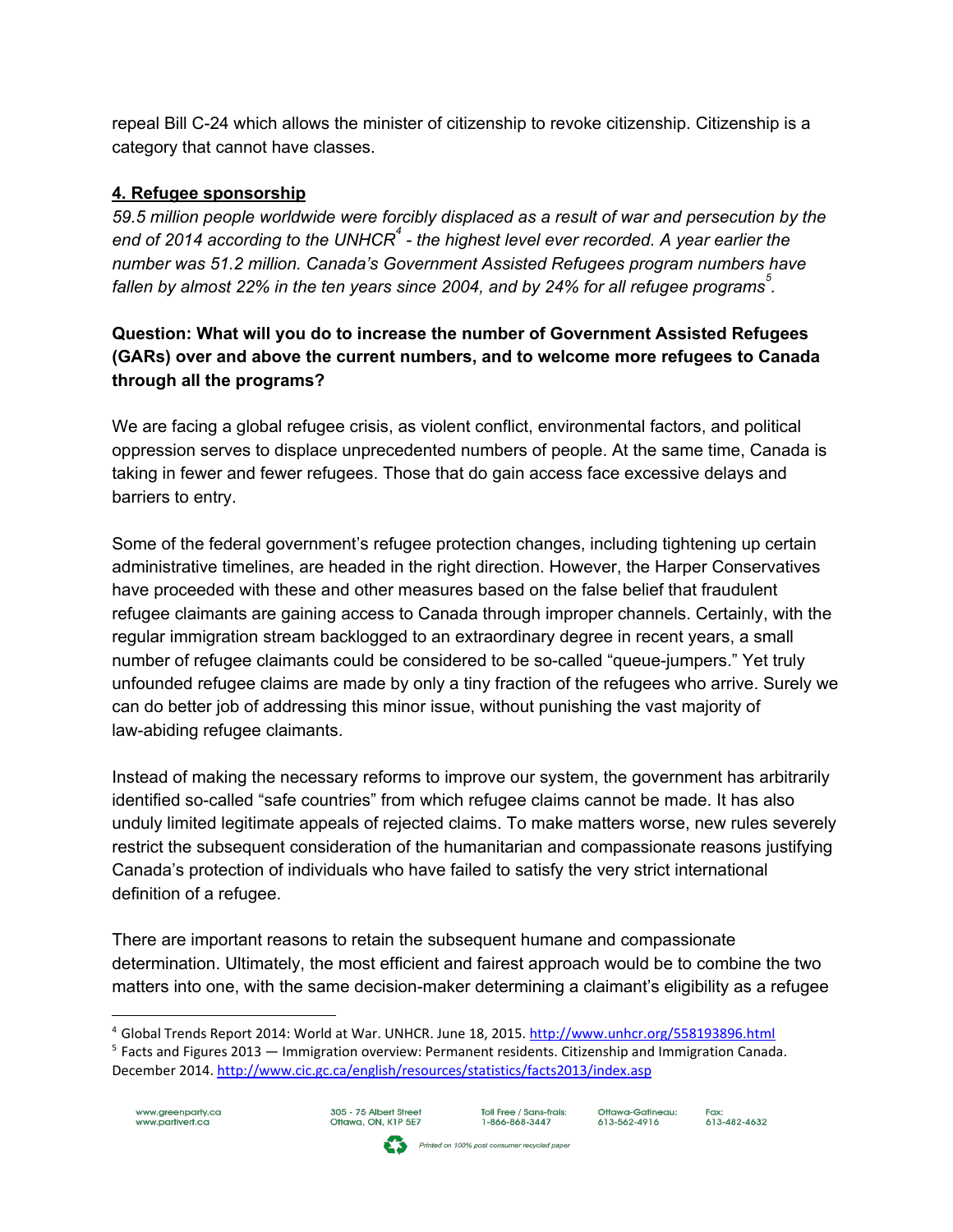and, if the claim was unsuccessful, also determining whether humane and compassionate reasons nevertheless justified the claimant's staying in Canada. The government, however, has chosen to do the opposite without sufficient public debate.

While ensuring greater efficiency and fairness in the refugee determination process within Canada, we must also vastly expand and improve our front-line overseas ability to process refugees. Our inadequate processing of Syrian refugees is truly shocking. Despite the already weak Harper Conservative promise to accept 10,000 Syrian refugees, Canada has accepted just 435 government-sponsored refugees and 871 privately-sponsored ones.

This is pathetic compared to the kind of effort Canada has made in the past, such as when we accepted over 60,000 Vietnamese refugees. It pales in comparison with Sweden's acceptance of at least 14,000 Syrian refugees to date, and completely fails to take into account the hundreds of thousands of others currently displaced across Lebanon, Jordan and Turkey. Canada should welcome 25,000 Syrian refugees to Canada, and must overhaul our refugee protection system, which is failing those in need around the world.

# **5. Migrant Workers**

*Canada has relied for decades on migrant workers to support and sustain our economy. In previous years, migrant workers in all occupations and sectors were allowed to stay and build a new life in Canada for themselves and their families. In recent years while migrant workers are recruited to work in almost all sectors and occupations only some are allowed to stay. The most recent change has further restricted the pathway to permanent residency for Caregivers and Domestic workers who arrived through what was known as the Livein Caregiver Program until December 2014.*

# **Question: What will you do to provide a pathway to permanent residency to all migrant workers, including those recruited through the Temporary Foreign Worker, International Mobility and Seasonal Agricultural Worker programs?**

When immigration is viewed through the lens of citizenship focusing on the successful integration of new Canadians, then the controversy over temporary foreign workers should surprise no one.

The Temporary Foreign Worker Program (TFWP) entrenches the bizarre concept that Canada is prepared to expedite the entry of persons whose sole purpose is to work here, often without basic rights or protection, and develop absolutely no attachment to our country. Yet successful immigrants come with a wide range of skills that are equally valuable to both our society and economy. Ultimately, all immigrants deserve equal protection and an equal chance at successful integration as Canadian citizens.

Printed on 100% post consumer recycled paper

305 - 75 Albert Street<br>Ottawa, ON, K1P 5E7

Toll Free / Sans-frais:<br>1-866-868-3447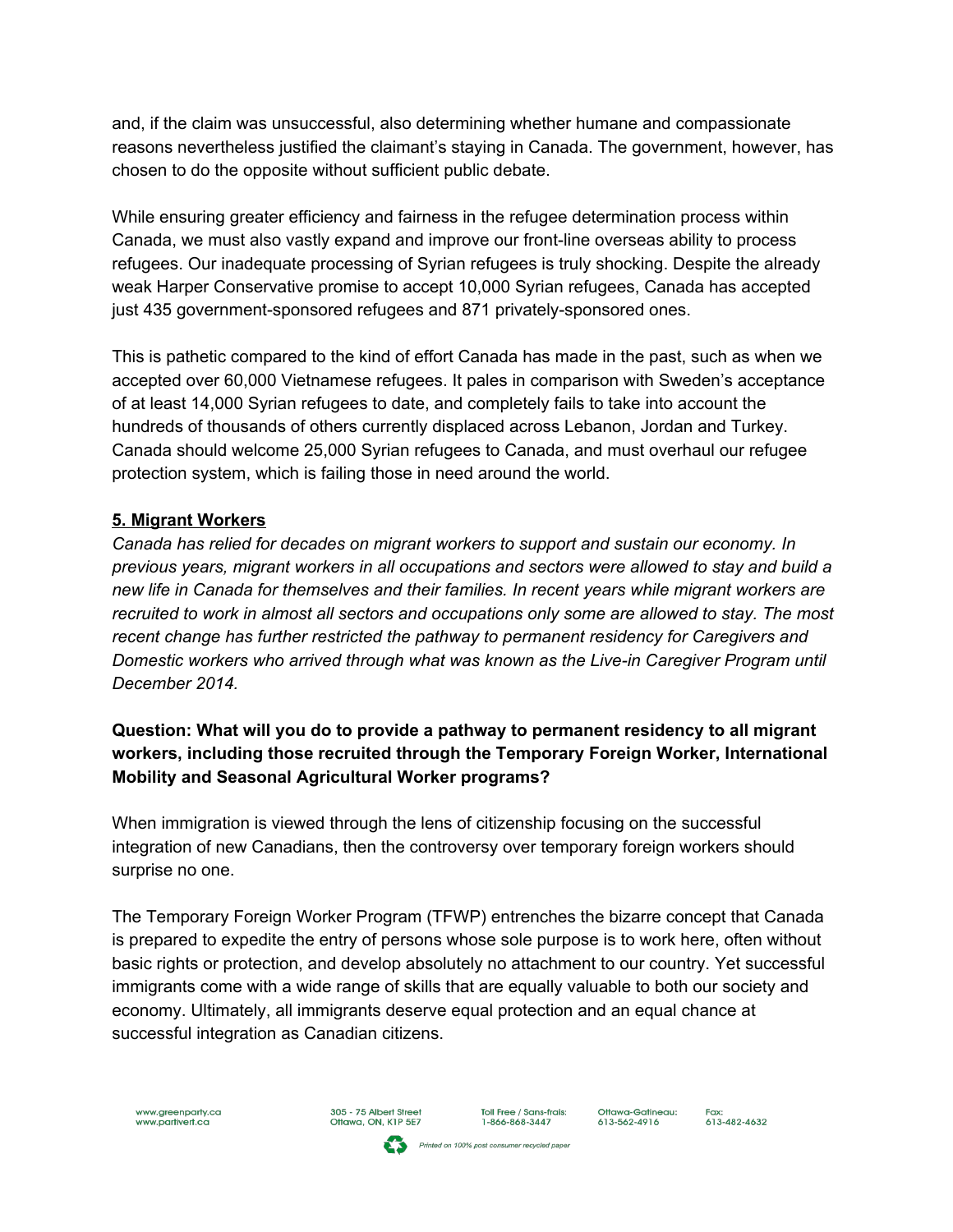Certainly, we need to streamline and accommodate the various provincial and territorial labour needs and employer demands, but this must be done within a coherent long-term national framework. This will require sustained federal and provincial collaboration and an efficient immigration entry system, one that is integrated with employment- and training-related programs and objectives.

Canada's immigration policy is not well served by a Temporary Foreign Worker Program that has grown out-of-control, nor by the complex, hasty changes to the TFWP announced in 2014. The federal government must eliminate the TFWP altogether, and move forward with policies that will address Canada's skilled labour shortage while offering foreign workers pathways to citizenship

# **6. Family reunification**

*Family reunification is a pillar of Canada's immigration program. Changes to legislation and policy in recent years combined with existing barriers are contributing to an increase in prolonged and sometimes indefinite delays in reunification. They include a narrow definition of family (example: nonbiological children are not included), a category of "excluded family members, lower maximum age of a "dependent child" who can be sponsored, limitations on reunifying with parents and grandparents and more. Refugees and immigrants, particularly those from the Global South are subject to greater scrutiny and are among those most affected. Between 2010 and 2013, family reunification reduced by 15% . 6*

# **Question: What will you do to remove barriers to family reunification and allow all categories of family members to reunite in Canada?**

The effective elimination of family reunification under the Harper Conservatives does not support new Canadians' ambitions to become full participants in Canadian society. The Green Party will reduce the recent policies that have placed barriers on family reunification. Instead, we need to expedite reunification, to ensure that new Canadians have the support they need to become full members of Canadian society.

# **7. Residents without Immigration Status**

*Canada has a large and growing number of residents without full immigration status. The growth in this population has resulted in part from gaps in immigration and refugee policies and practice and a massive growth in migrant workers, who also happen to be vulnerable to exploitation and abuse. Residents without immigrant status are a part of our economy and our communities. Most do not qualify for any form of government assistance, and support themselves and their families through their own efforts. They pay taxes without receiving the full benefit of legal resident status.*

305 - 75 Albert Street<br>Ottawa, ON, K1P 5E7

Toll Free / Sans-frais:<br>1-866-868-3447

Printed on 100% post consumer recycled paper

**<sup>6</sup>** Ibid.